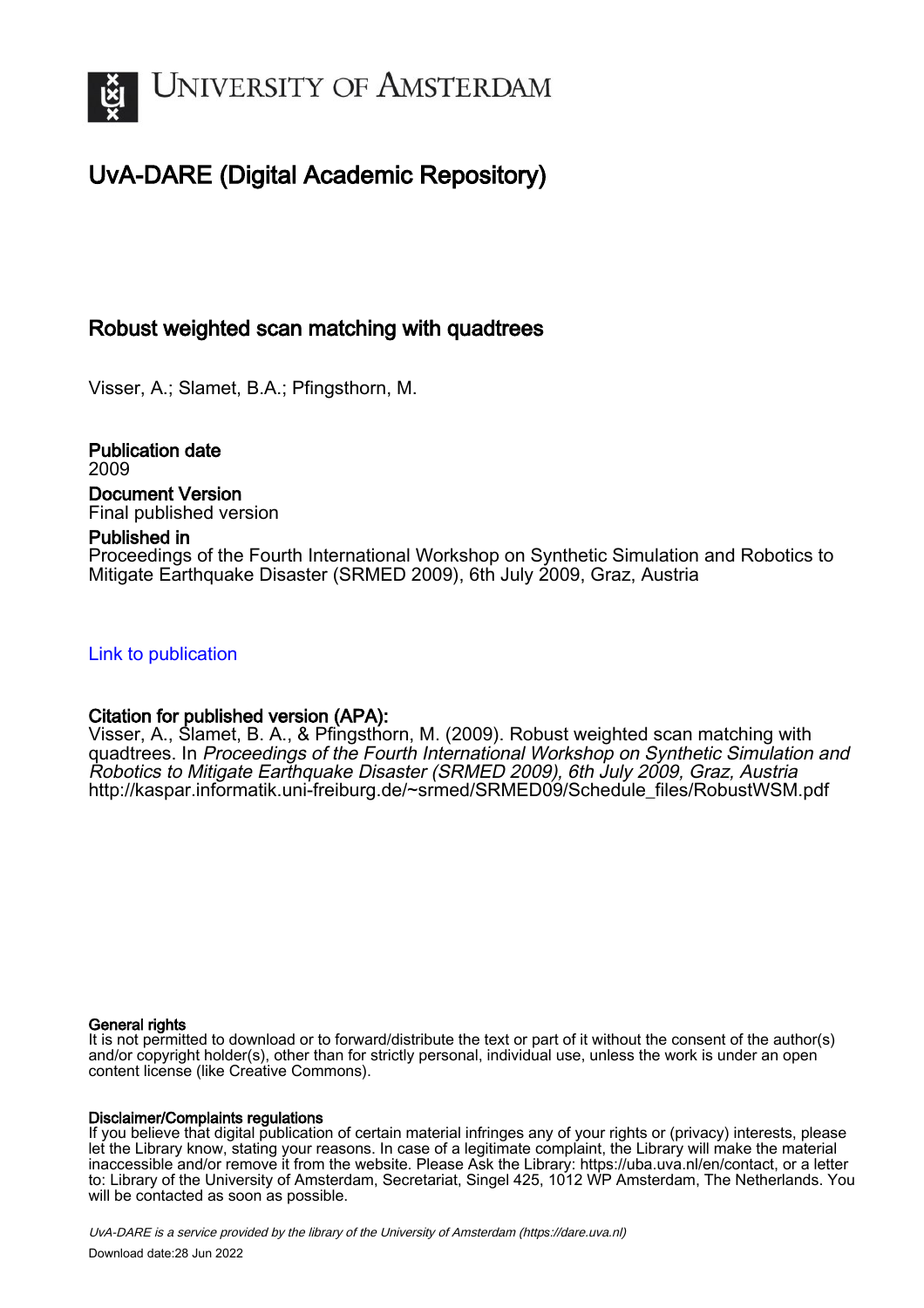# Robust Weighted Scan Matching with Quadtrees

Arnoud Visser<sup>1</sup>, Bayu A. Slamet<sup>1</sup>, and Max Pfingsthorn<sup>2</sup>

<sup>1</sup> Universiteit van Amsterdam, Science Park 107, Amsterdam, The Netherlands 2 Jacobs University Bremen, Campus Ring 1, Bremen, Germany

Abstract. This paper presents the improvement of the robustness and accuracy of the weighted scan matching algorithm matching against the union of earlier acquired scans. The approach allows to reduce the correspondence error, which is explicitly modeled in the weighted scan matching algorithm, by providing a more complete and denser frame of reference to match new scans. By making use of the efficient quadtree data structure, earlier acquired scans can be stored with millimeter accuracy for environments with dimensions larger than 100x100 meter. This can be realized with the preservation of real-time performance. In our experiments we illustrate the significant gains in robustness and accuracy that can be the result with this approach.

#### 1 Introduction

Robot motion estimation is a central topic in probabilistic robotics research. Reliable robot motion estimation is essential prerequisite to be able to build maps of unknown environment, such as encountered in search and rescue missions. The general idea is that 'raw' motion estimates provided by odometry sensors or inertial navigation systems (INS) accumulate significant errors and therefore preclude an accurate spatial interpretation of sensor information, e.g. for the purpose of mapping, planning or navigation. By establishing correspondences between current and past observations these motion estimates can be corrected. As laser range scanners usually provide rather accurate measurements of a robot's physical surroundings they are a key enabler for more accurate displacement estimation based on such a correspondence analysis.

Algorithms that estimate displacement by comparing the current laser scan with one or more previously acquired laser scans are typically referred to as *scan* matchers. While scan matching algorithms usually indeed yield more accurate motion estimates, they do not resolve the fact that all robot observations remain correlated through the robot's trajectory. This implies that every estimate builds on the previous one. Hence, the estimates may still diverge incrementally from the robot's true motions in the long run.

This fundamental issue lies at the core of simultaneous localization and mapping (SLAM) research. As such, many advanced techniques that aim to detect and correct error accumulation have been put forward by SLAM researchers.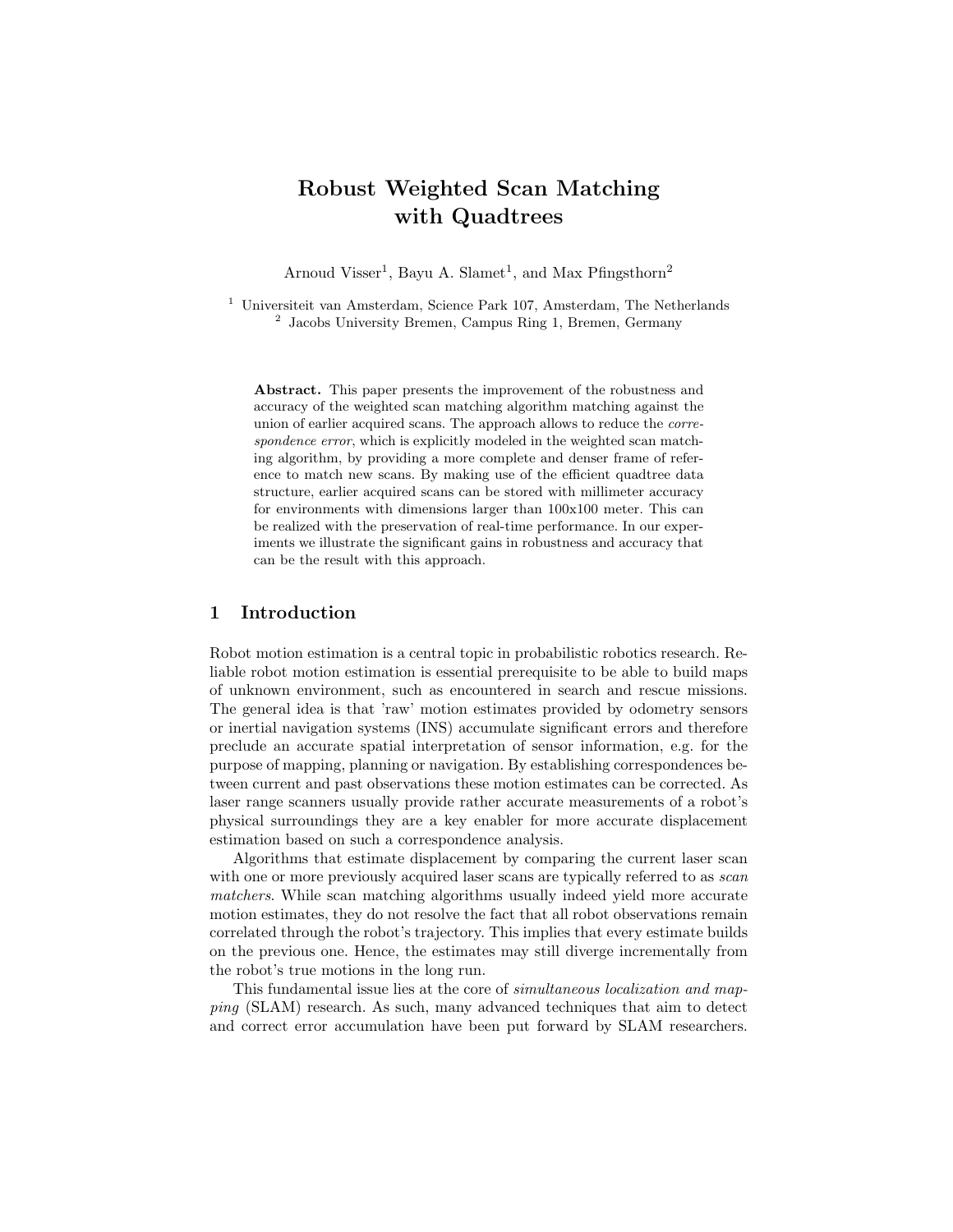Particle filters [1], explicit loop closure strategies [2], Kalman filters [3] and information filters [4], elaborate exploration strategies that explicitly take the localization and mapping accuracy into account [5] and highly advanced data structures [6] to facilitate these algorithms are just some examples, see also [7] for a survey on several of these techniques and [8] for a more in-depth discussion.

Although these SLAM techniques have proved to be very effective in achieving their objective, they usually do a global minimalization of the localization error for all registered viewpoints. In this paper a pure incremental approach is described, with only a local minimalization of the localization error of a new viewpoint. We aim to boost the robustness of the scan matcher itself, so that there are significantly more accurate position estimates to start with. In a later stage a global minimalization of the localization error can be applied with SLAM techniques, for instance as a post-processing step.

Scan matching is a research field with a long history [9] and many of the techniques applied in this article are applied before. Kd-trees, quadtrees and octrees are well known techniques to index scan points [10]. Matching against local submaps is a known to improve the robustness of the match. Matching against all past scans is less common, typically the past scans are accumulated in evidence grids [11]. Weighted Scan Matching is a technique which by its advanced way to characterize uncertainty is able to achieve high accuracy [12]. This article is innovative in the combination of those known techniques, which further improves the robustness of the Weighted Scan Matching algorithm.

The way to characterize uncertainty proposed by Pfister [13] is based on an analysis of the physical phenomena that challenge scan matchers. The analysis reveals three sources for uncertainty. The measurement noise and sensor bias are the well known sources of uncertainty. In [14] it is demonstrated that the accuracy of the scan matching improves considerably when the remaining correspondence error is explicitly taken into account as third source of uncertainty. Our approach focuses on further reducing the correspondence error by providing the algorithm more points by involving all relevant scans observed in the past in the matching process. The reduced correspondence error also allows tightening the thresholds of the algorithm, which gives an additional, although slight, increase of the accuracy. Yet, the major improvement is not the accuracy, but the increased robustness in situation where not many scan points are available. The additional points for the algorithm are provided by a neighborhood search on all previous scans. Quadtrees [15] are used to make this feasible in real time.

#### 2 Related Work

The idea of matching against accumulated scans (instead of single scans) was already introduced during the development of the original Iterative Closest Point algorithm (e.g. [9]). In the Computer Vision community many variants of the basic ICP concept have been proposed, but not all variants are directly applicable to the problem of a laser scanner on a mobile robot. In the mobile robot case, there are typically many viewpoints with a few measurement points, while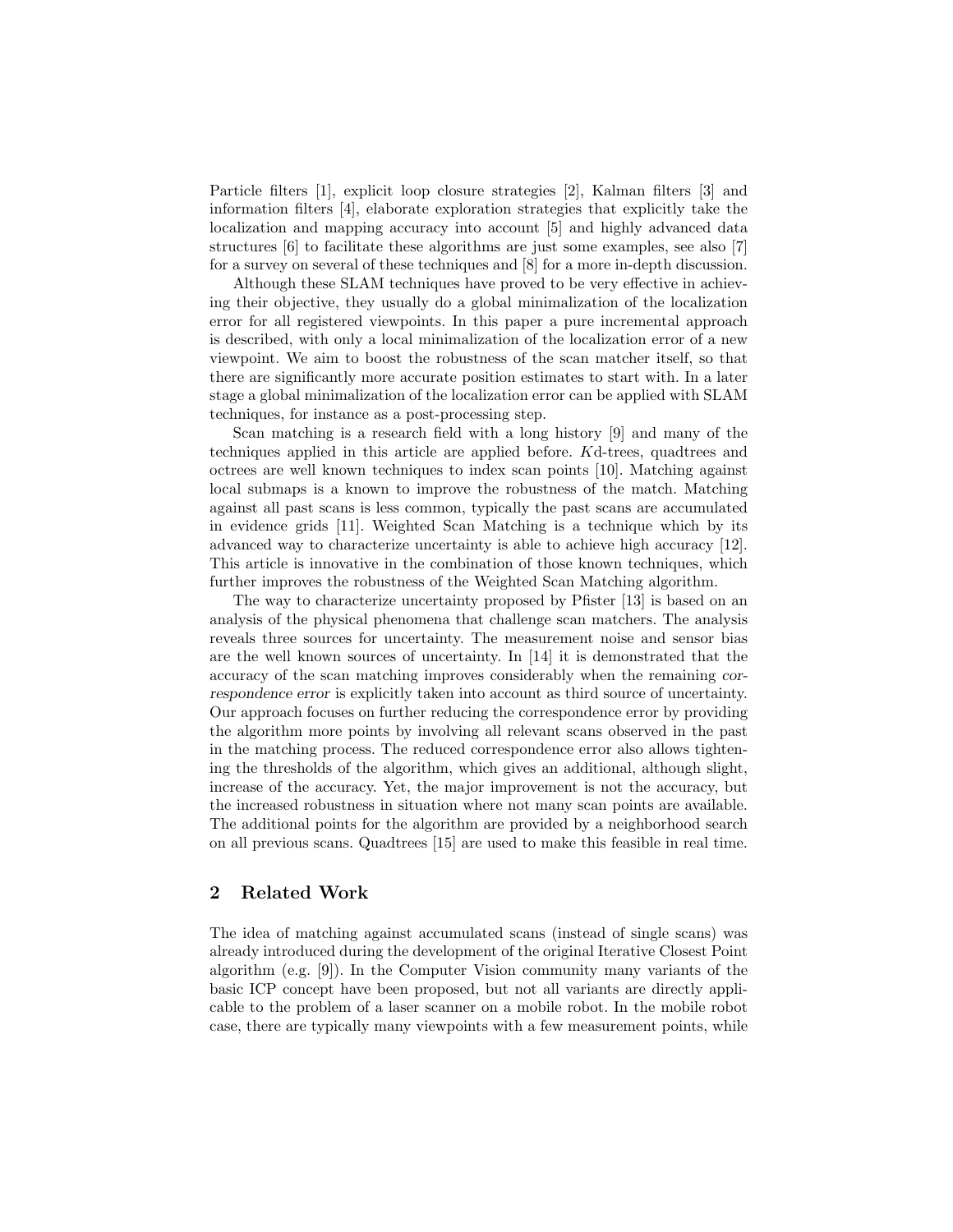in the case of range images (generated with structured light) there are many measurement points for a few viewpoints.

Although commercial laser scanners as the SICK LMS 200 can give accurate distance measurements over a range of 80 meters, the angular resolution is limited, resulting in sparse sampling of surfaces further away. To get a detailed estimate the profile of the real surface at such a large distance, measurements of several scans have to be combined, and non-sampled parts have to be interpolated [16].

In [14] we used the local submaps introduced in [6] that also aim at providing a richer frame of reference for matching new scans. In its original form the reference scan (scan  $A$  in Fig. 1) was extended by all measurements from a few scans in the neighborhood. The extent of the local submap is limited to a few scans because the computational effort of the scan matching algorithm grows quadratically with the number of points considered. The technique presented in this paper could be seen as an efficient variant of the local submap that considers as matching candidates only a few measurements in the neighborhood derived from a data structure that stores all previous scans.



(a) Odometry Estimate (b) Scan Matcher Estimate (c) Correspondence Error

Fig. 1. Two scans A (red) and B (green). a) The second scan  $B'$  at an (erroneously) estimated location,  $B$  shows the true location of the second scan. b) The scans describe the same geometry after matching. c) The residual correspondence error after matching.

In [17] the authors present a technique for specific use with really sparse sensor readings that is based on multiscans. A single multiscan then accumulates sparse sensor readings until the integrated scan is dense enough. This scan is then matched against features in the environment and a particle filter is used to maintain multiple hypotheses. In our approach the quadtree also integrates multiple scans into a denser frame of reference, but the matching process is point based (not dependent on the presence of particular features in the environment). Also, we present results that did not (yet) take advantage of particle filtering.

Quadtrees seem a natural extension to occupancy grid maps as they efficiently index the occupancy information and thereby enable their fast retrieval. Notice that with a quadtree one is not forced to set a lower limit on the di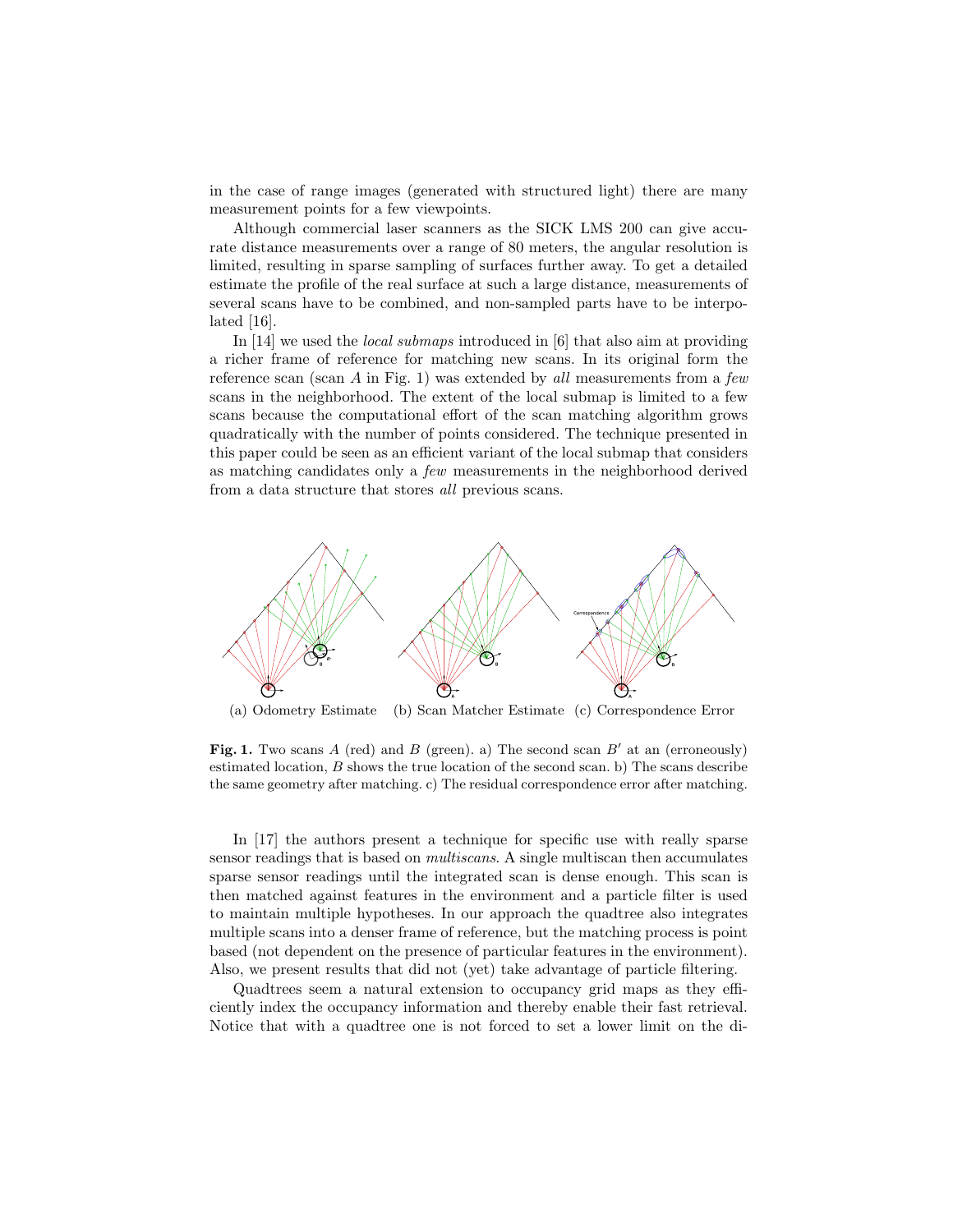mension of the cell (which is typically set to 15 centimeters for occupancy grid maps). This allows to store efficiently measurements with millimeter precision. However, only few robotics applications (e.g. [18]) benefit from quadtrees in two dimensions. The performance boost possible with scan matching is already recognized for higher dimensions. Octrees and advanced kd-tree search algorithms are for instance used in [19] for 3D point clouds. Octrees enable [20] to maintain a particle filter with 5000 particles in real-time for an underwater vehicle.

#### 3 Weighted Scan Matching using Quadtrees

As a robot explores a planar environment there are several aspects that affect the range sensing process and thereby complicate the scan matching [13]. Matching two scans A and B is equivalent to estimating the relative translation  $\tau$  and rotation  $\rho$  between the poses  $\theta_A$  and  $\theta_B$  where the scans were recorded. This can be done by projecting all individial scan beams  $p_B$  on the local coordinate frame of pose  $\theta_A$ , but more sophisticated algorithms maintain subsets  $c_A \subset p_A$  and  $c_B \,\subset p_B$  of points that are deemed correlated. Matching the correlated subsets  $c_A$  and  $c_B$  is finding the estimate displacement  $\Delta\theta_{AB} = (\hat{\tau}, \hat{\rho})$  that minimizes the error  $\epsilon$  defined as:

$$
\epsilon = c_A - \hat{R} \cdot c_B - \hat{T} \tag{1}
$$

where  $\hat{R}$  is the rotation matrix of rotation  $\hat{\rho}$  and  $\hat{T}$  the displacement vector of translation  $\hat{\tau}$ . The error  $\epsilon$  can be decomposed in several components. The bias error refers to the measurement bias that may be inherent to the used scanning device and the *measurement error* is the uncertainty attributed to the noise involved in the measurement process. For every point correspondence pair, the measurements  $c_A$  and  $c_B$  in Eq. (1) can be decomposed into the terms:

$$
c_A^i = r_A^i + b_A^i + \delta c_A^i \tag{2}
$$

where  $r_A^i$  is the 'true' measurement and  $b_A^i$  and  $\delta c_A^i$  respectively denote the bias error and noise error. Note that in this paper the bias error will further be ignored as for many datasets the bias of the used sensor is unknown, and as demonstrated in [13] it has minor impact when compared to the other sources for uncertainty.

The correspondence error is the consequence from the fact that a range sensor measures distances at discrete angles, which means that the samples taken from two different viewpoints will not coincide. The difference in sample distance on the surface will be small at close distance, but is more prominent for surfaces at larger distances. Even when both the measurement error  $\delta c_A^i$  and bias error  $b_A^i$ are ignored, and the distance to the real surface  $r_A^i$  is acquired, this measurement can still be halfway two other scan points  $r_B^j$  and  $r_B^{j+1}$ , making an maximum error of  $||r_B^i - r_B^{j+1}||/2$ , which is a function of the distance and incident angle towards that surface. In the weighted scan matching algorithm this quantity is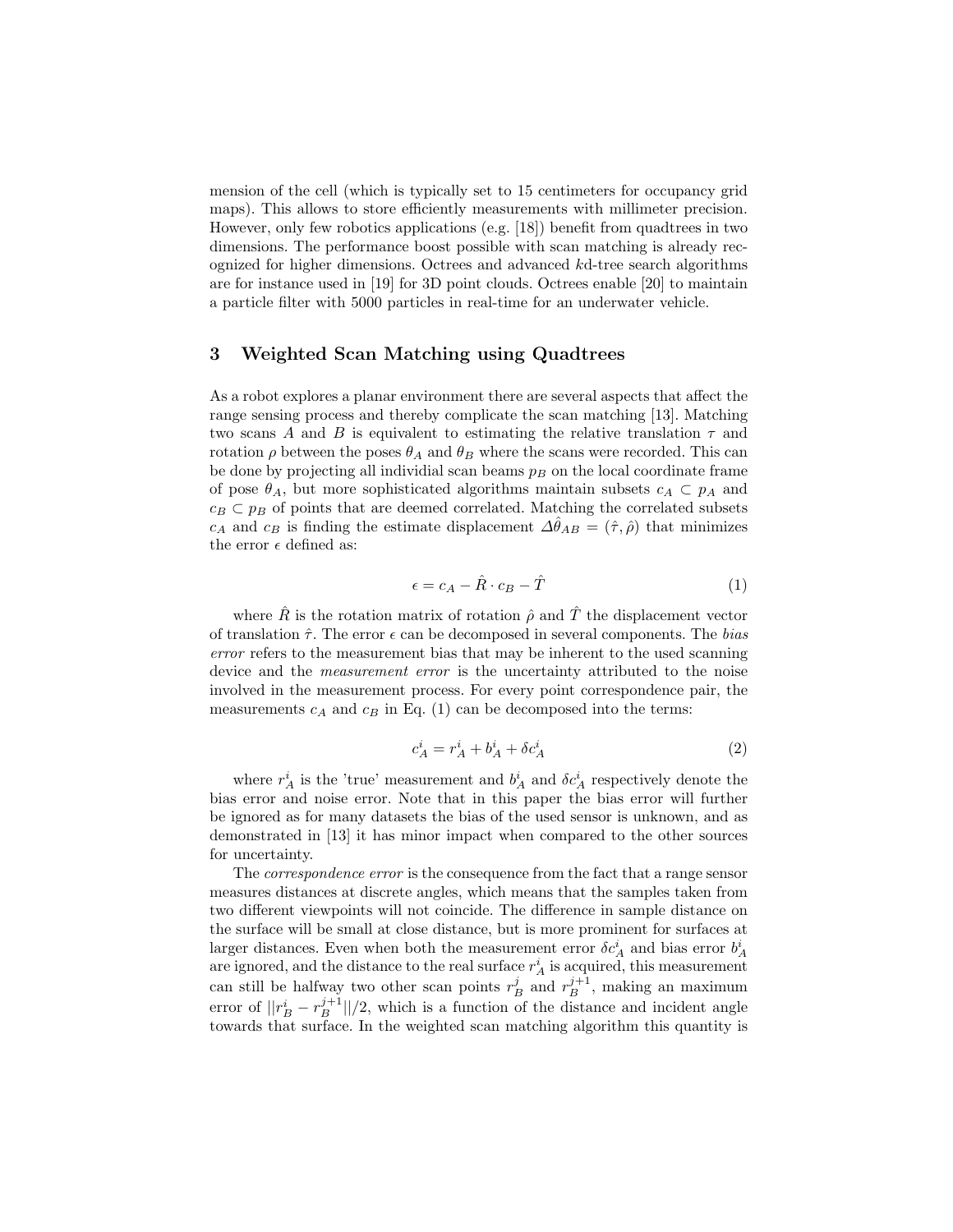actively estimated. This phenomenon is illustrated in Fig.  $1(c)$  where the ellipses indicate the associated correspondence error.

Ignoring the bias error  $b^i_A$  then gives the following error  $\xi^i$  per pair of corresponding points:

$$
\xi^{i} = \underbrace{(r_A^i - R \cdot r_B^i - \hat{\tau})}_{Correspondence Error} + \underbrace{(\delta c_A^i - R \cdot \delta c_B^i)}_{Measurement Error}
$$
\n(3)

The error  $\xi^i$  per pair can be used in Eq. (1) to find the displacement that minimizes the overall error function.

The sub-problem of the measurement error was handled in [13] by modeling the uncertainty of every single scan beam with a Gaussian distribution. Also the modeling of the correspondence error was addressed in [13], but this error was estimated for matching two scans from two poses  $A$  and  $B$ . Here we demonstrate that the correspondence error can be reduced by matching the current scan A against the integration of nearby measurements from many previous scans  $B_{1...N}$ . The correspondence error is not longer a function of the distance, but of the density of nearby measurements at that point.

The central idea is to use a quadtree [15] to keep an index of all relevant scans observed in the past. Assume that a particular scan  $s_t$  acquired at time t was found as being relevant. Then all global projections of the points  $p \in s_t$ will be inserted into the quadtree  $Q$  that is maintained. The relevance of a scan is determined by simple thresholds on the estimated displacement returned by the scan matcher. Given the displacement estimate  $\Delta\hat{\theta}$  for a new scan then the scan is considered relevant if either the translation threshold  $\tau_{max}$  or the rotation threshold  $\rho_{max}$  is exceeded. Hence, these thresholds are no probabilistic measures and only serve as a simple constraint to reduce redundancy in the quadtree.

Key to our approach is that the weighted scan matcher matches the new scan  $s_t$  against the quadtree, which means that  $s_t$  is matched simultaneously against all past relevant scans. This is feasible in real-time due to the excellent performance of quadtrees on nearest neighbor finding. The benefit of matching a scan simultaneously against multiple previous scans is illustrated in Fig. 2 where a robot zigzags through a corridor. In the example the robot is configured with a laser range scanner that has a field of view of 180 degrees, which is indicated using different shades of gray. Assume that the quadtree stores the scans acquired at time steps  $t_1$  and  $t_2$ , then two alternatives for  $t_3$  illustrate the difference. The robot could proceed with traditional incremental scan matching and only match the new scan against the one from  $t_2$ , or it can benefit from the quadtree and match simultaneously against both previous scans. The latter has two immediate benefits: the quadtree provides a denser and more complete frame of reference for matching the new scan. The density gain involves parts of the wall marked in blue that are covered by both scans of  $t_1$  and  $t_2$ . The gain in completeness involves the part of the wall marked in red that is not covered by the scan of  $t_2$ but is covered by the one of  $t_1$ .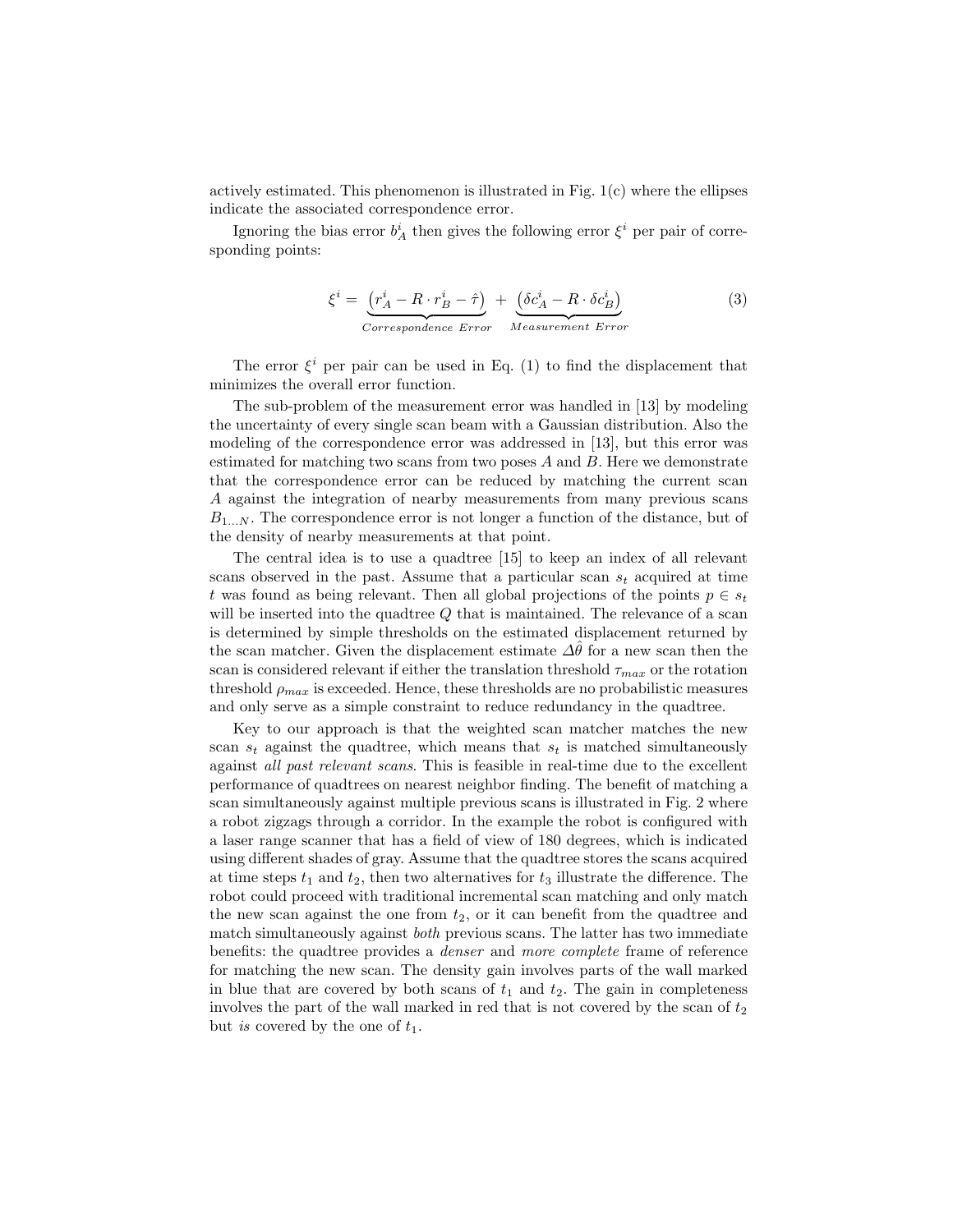When considering the density and completeness gains illustrated in Fig. 2 one may indeed expect the correspondence error of Eq. (3) to be reduced. This is demonstrated in Fig. 4 of Sec. 4.

#### 4 Experiments and Results

In our experiments we will use two implementations of the Weighted Scan Matcher (WSM) [13]. The point-correlation procedure of the original implementation was replaced with a nearest neighbor search algorithm of a quadtree. We did not make any additional modifications to the internal workings of the scan matchers, so we refer the interested reader to prior research [14, 21] and the original papers for further details.

The experiments will investigate the improvements that can be gained from using quadtrees for weighted scan matching. The visualizations were created with the standard occupancy rendering techniques from [14]. All presented results are strictly based on scan matching, the SLAM algorithm was purely incremental. As



Fig. 2. The benefit of using a quadtree that indexes all scans observed in the past. After the scans acquired at time-steps  $t_1$  and  $t_2$  the quadtree has a denser and more complete reference frame to offer for matching the scan of  $t_3$ . The walls shaded with blue were covered by both scans of  $t_1$  and  $t_2$  and illustrate the density gain. The part of the wall shaded with red marks reference data not present in the scan of  $t_2$  but which is covered by the quadtree that also holds the scan of  $t_1$ .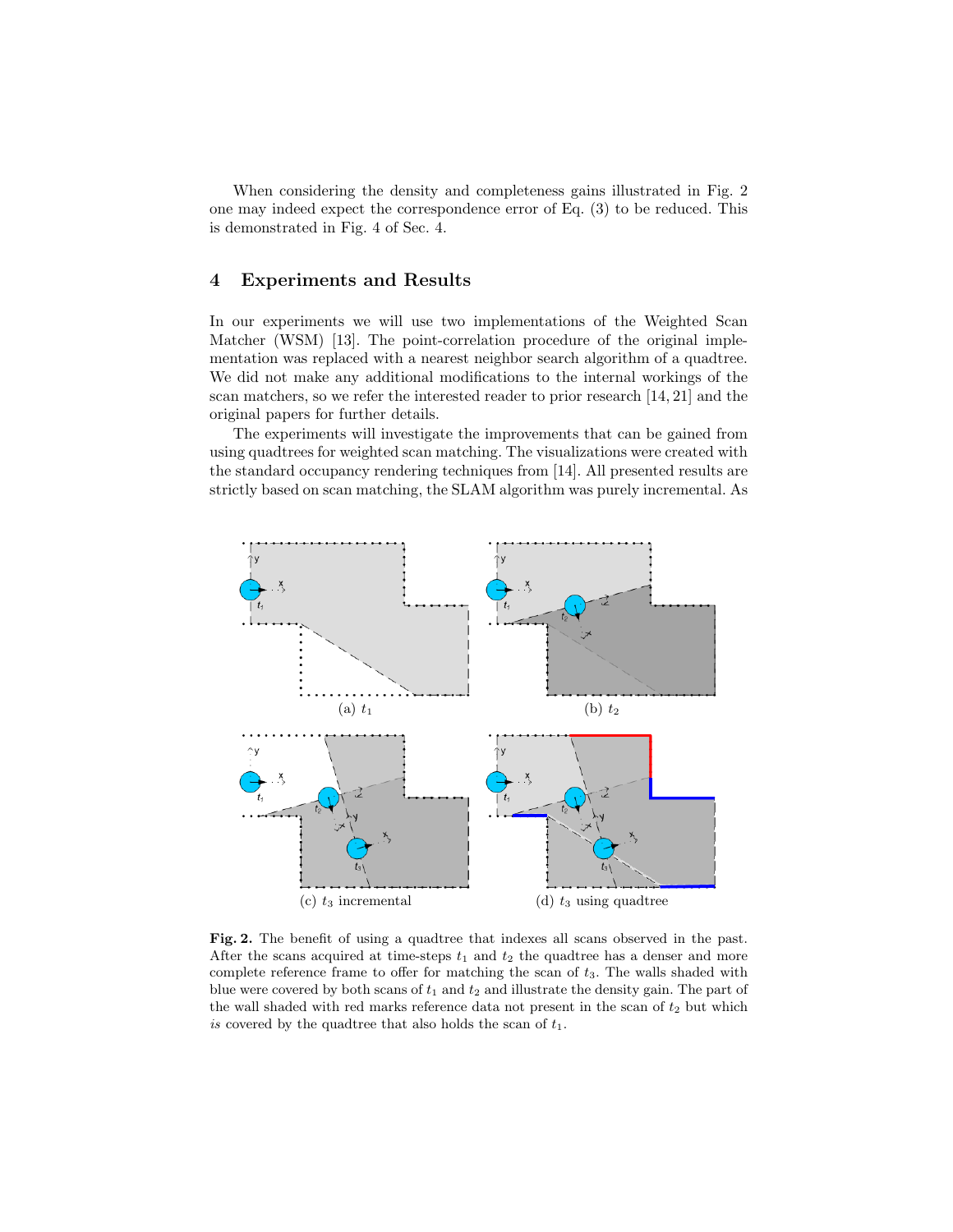long as the scan matching routine reported good correspondence, the result was used for localization. When the correspondence dropped below a threshold, the map was extended. When the correspondence was bad, the measurements from the dead reckoning were used. The initially found locations are not corrected afterwards in a global optimalization routine.

In the remainder of this section we will refer to the original implementation of WSM as the incremental version and we use Q-WSM to refer to the version that benefits from quadtrees.

#### 4.1 Performance Benchmarks

For these experiments we used the high-fidelity simulator [22] that is also used during the Virtual Robots competition that is part of the RoboCup Rescue World Championships<sup>3</sup>.

Figure 3 shows the results acquired on a dataset that was recorded in 'The Park<sup>'4</sup>. The challenge posed by this dataset is that often the range scanner only observes one or two trees and that the robot moves on slippery grass. The dataset covers an area of approximately 80 by 40 meters where the robot started in the bottom-right corner and traverses the park in clockwise direction. The robot's path is shaded with gray for clarity and should describe a single closed loop from tip to tail.

The incremental version of WSM accumulates a significant error, leaving a gap of several meters. The Q-WSM version closes the loop implicitly. The error of the incremental version can mainly be found in the upper right corner, where a sharp point turn is made<sup>5</sup> at a location without clear features. For the majority of the scans the results of both versions are equally good, the additional robustness of the Q-WSM version is mainly visible at the difficult situations.

For a more detailed comparison of both algorithms, the average correlation distances that remain after matching are plotted in Fig. 4. Q-WSM finds matches with less residual correspondence error almost throughout the dataset. Over the whole dataset the average correlation distance reduces from 10.20 mm to 5.62 mm.

To see if the reduced correlation distance also improves the robustness of the scan matcher the uncertainty measures returned by the algorithms were analyzed. This uncertainty measure is the full 3-by-3 covariance matrix of the Gaussian distribution over the displacement estimate and does not lend itself well for charting in its original form. Therefore we took the on-diagonal elements that describe the independent uncertainty in x and y direction and combined these into a Euclidean distance measure. The trace of the covariance matrix acquired with  $Q$ -WSM is in most cases (94%) smaller than the trace of incremental version. The average uncertainty of the Q-WSM algorithm reduced to 36% of the average uncertainty of the incremental version.

<sup>3</sup> USARSim source code and manual are available online at http://www.sourceforge. net/projects/usarsim

<sup>4</sup> Outdoor area of the DM compWorldDay1 map

 $5$  Data collected by novice driver according to [23]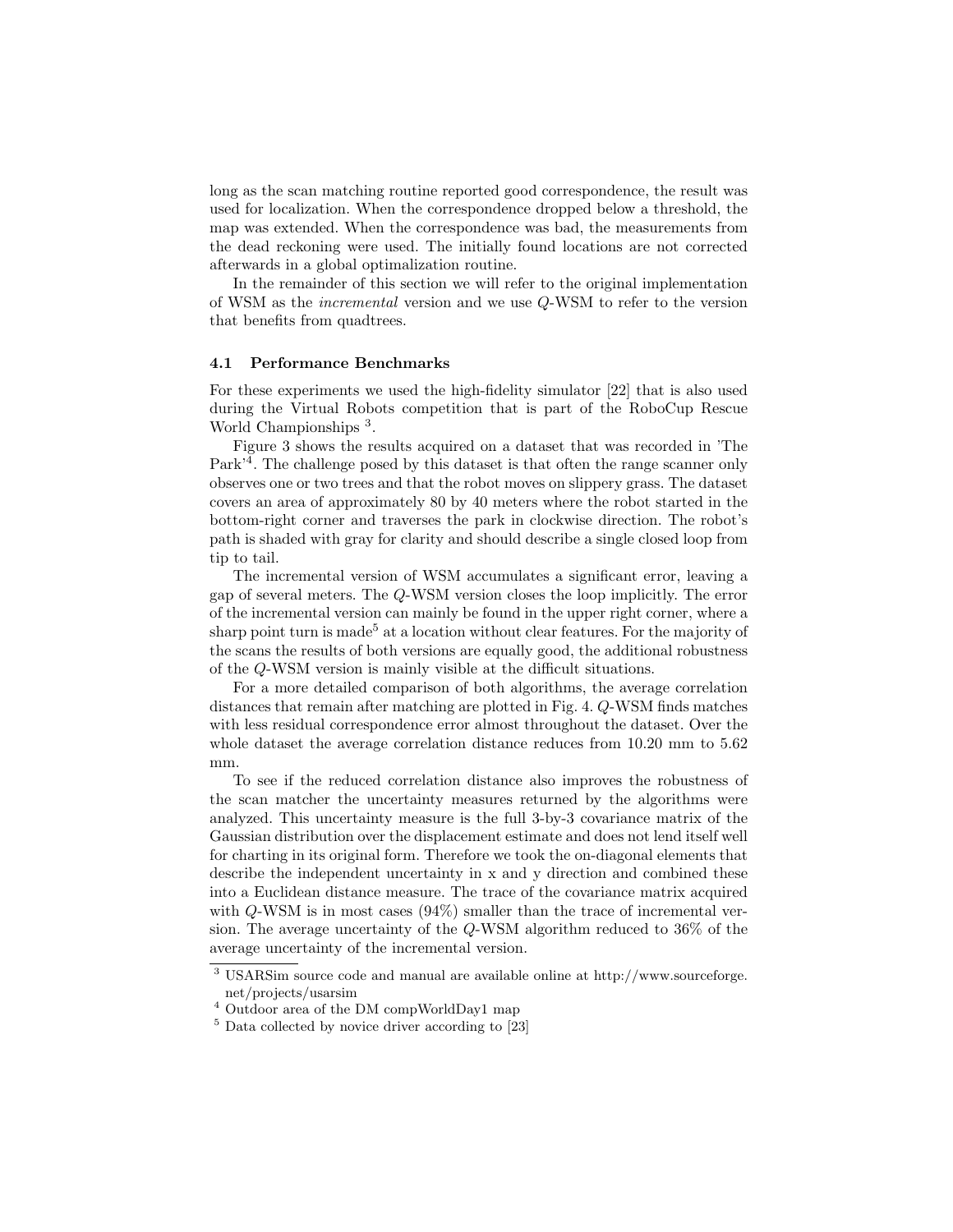

Fig. 3. Comparison of the two versions of WSM for a drive through a park, with poor odometry and sparse range scans.

The used laser range scanner was configured at 1 Hz with a resolution of 181 beams over a field of view of 180 degrees. The time necessary to match a scan ranged from 40 to 411 milliseconds for Q-WSM. The average time was 128 milliseconds. These results were acquired on a three-year old notebook (1.9GHz CPU and 1GB RAM) and clearly illustrate that the quadtree approach does not preclude real-time performance for this dataset.

#### 4.2 Comparison with SLAM approaches

To validate the results acquired in the simulator on data that suffers from realworld odometric errors and sensor noise we use some dataset published on Radish 6 from [24]. The results in Fig. 5 serve to illustrate the general applicability of the presented approach. For this purpose we employed Q-WSM on several publicly available robotics datasets, some of which are also often referred in SLAM research. During the workshop also the comparison to other datasets can be made, such as the CMU Newell Simon Hall, Intel Lab Oregon or AP Hill dataset.

The 'Edmonton Convention Center' concerns quite a large area with lots of open spaces and 'Stanford Gates' is a huge dataset where the robot traverses several hundreds of meters. For comparison, the maps generated with CARMEN<sup>7</sup> are given. The "MIT CSAIL building" was used as example by [23] to illustrate how difficult SLAM could be. The map was generated by an Extended Kalman Filter, including two manual corrections. Especially note the amount of detail that is preserved by the Q-WSM algorithm for these datasets, like table legs and other small obstacles. Those small obstacles are not visible on the original maps, due to the bigger gridsize. Still, the claim is not made that SLAM is outperformed. For instance in the 'Stanford Gates' map it is clear that loop closing

<sup>6</sup> Available on http://radish.sourceforge.net

<sup>7</sup> http://carmen.sourceforge.net/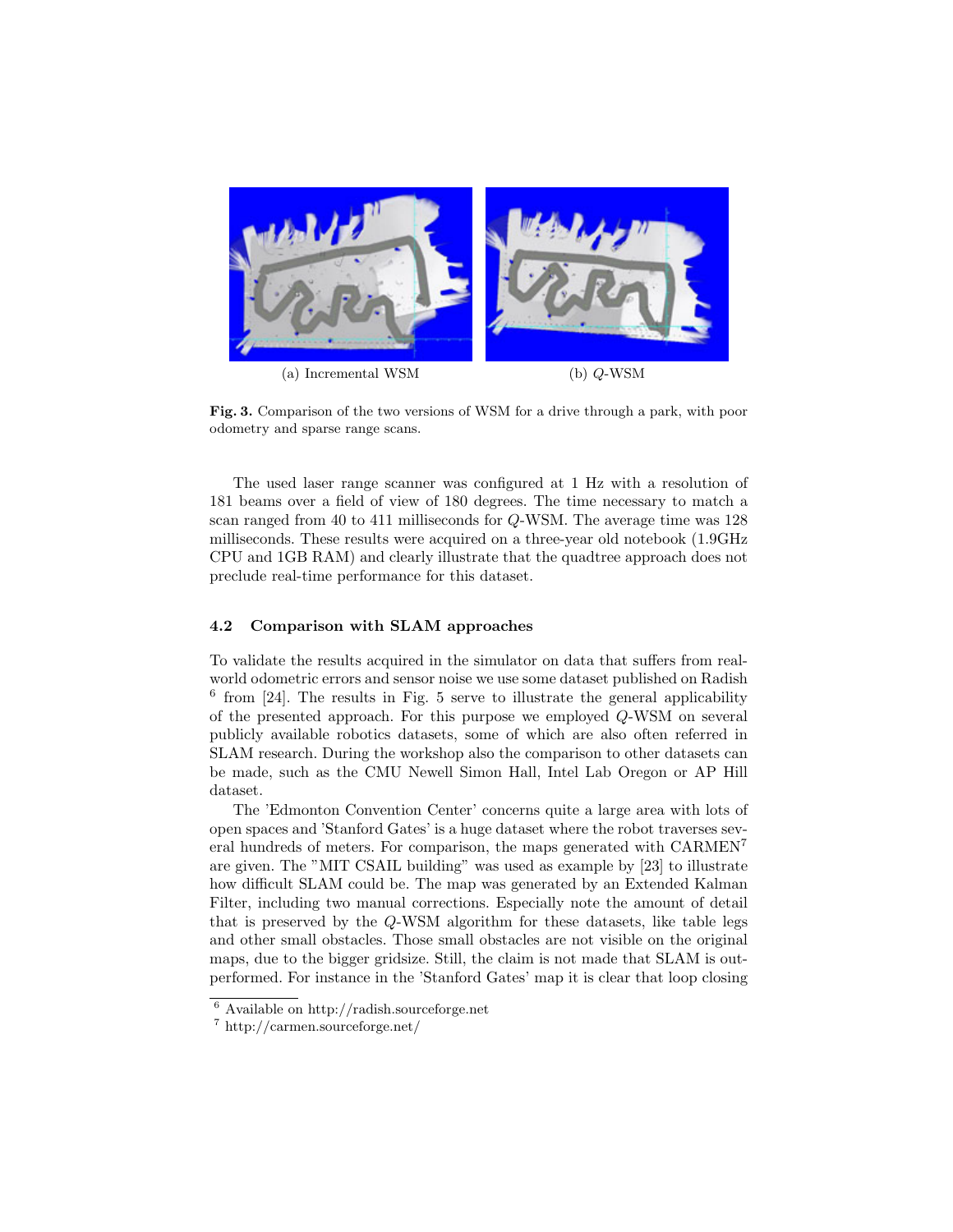

Fig. 4. Detailed comparison of the performance of the quadtree-based and incremental WSM algorithm for a drive through a park. The figure gives the residual correlation distance, Q-WSM in front of incremental WSM. The x-axis represents the time line defined by the 800 scans that comprised this dataset and the y-axis plots for each scan the average correlation distance (mm) that remains after applying the estimated displacement.

could help to get rid of the offset of 20 centimeters visible in the corridor at the right. The comparison with these SLAM approaches is made, to demonstrate how far one can come without SLAM and how easy it would be for a SLAM algorithm to make the final corrections with this initial match. Last but not least, this map is generated on the fly and directly available to an operator of for instance a rescue mission. It is clear that the maps are of enough quality to be used for navigation.

#### 5 Discussion

It is clear that while driving around the number of points stored in the quadtree grows. The depth of the tree is limited by setting a minimal cell size, but this minimal cell size is rather small (1 millimeter), well below the accuracy of the laser scanner. When the number of points in the quadtree grows, searching for nearest neighbors stays efficient, a well known characteristic of quadtrees. Yet, another well known characteristic of quadtrees is that the construction time increases when the tree grows in size. Fortunately searching is performed more often than registration of scan points on the map. No significant performance drop was experienced on the datasets of Radish, with map sizes of several hundred meters.

### 6 Conclusion

This paper presents an improvement of the weighted scan matcher which targets the correspondence error by providing a denser and more complete frame of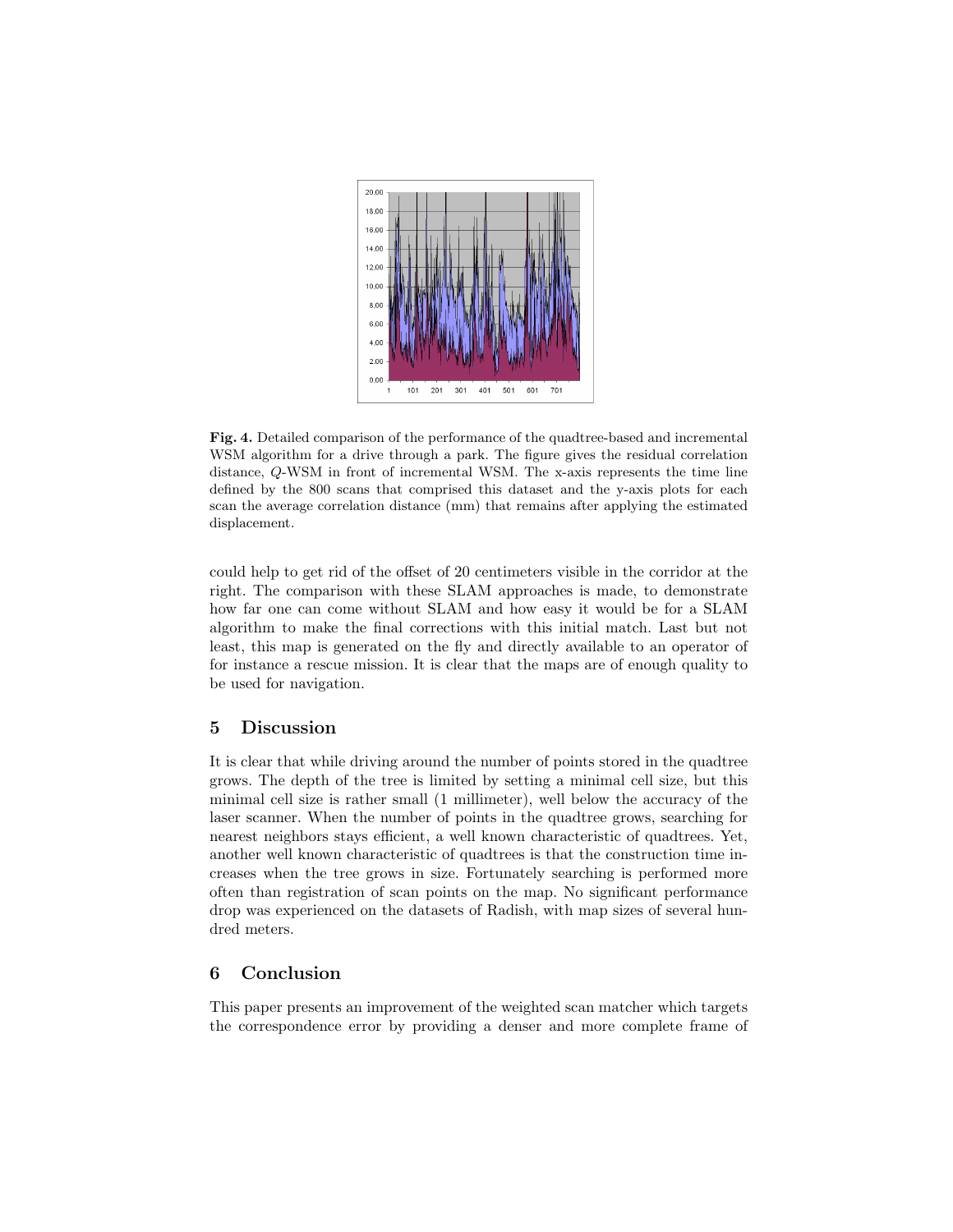

(a) Edmonton Convention (b) Stanford Gates - courtesy (c) MIT CSAIL building Center - courtesy from Roy from Gerkey - courtesy from Roy [23]



(d) Edmonton Center - Q-WSM Convention (e) Stanford Gates - Q-WSM (f) MIT CSAIL building - Q-WSM

Fig. 5. Three real measured datasets from Radish. Here we present results that are acquired just by running the scan matcher Q-WSM as an iterative process, without any global optimization at the end of the process.

reference for matching new scans. This is realized by storing all relevant scans observed in the past in a quadtree, which enables the weighted scan matcher to preserve real-time performance.

In our experiments we showed that our approach can reduce the residual correspondence error and lead to increased robustness and accuracy. In several tests on real-robot data the applicability of our approach was illustrated. This paper demonstrates a different approach to robotic mapping under real-time constraints.

#### Acknowledgements

The research reported here is performed in the context of the Interactive Collaborative Information Systems (ICIS) project, supported by the Dutch Ministry of Economic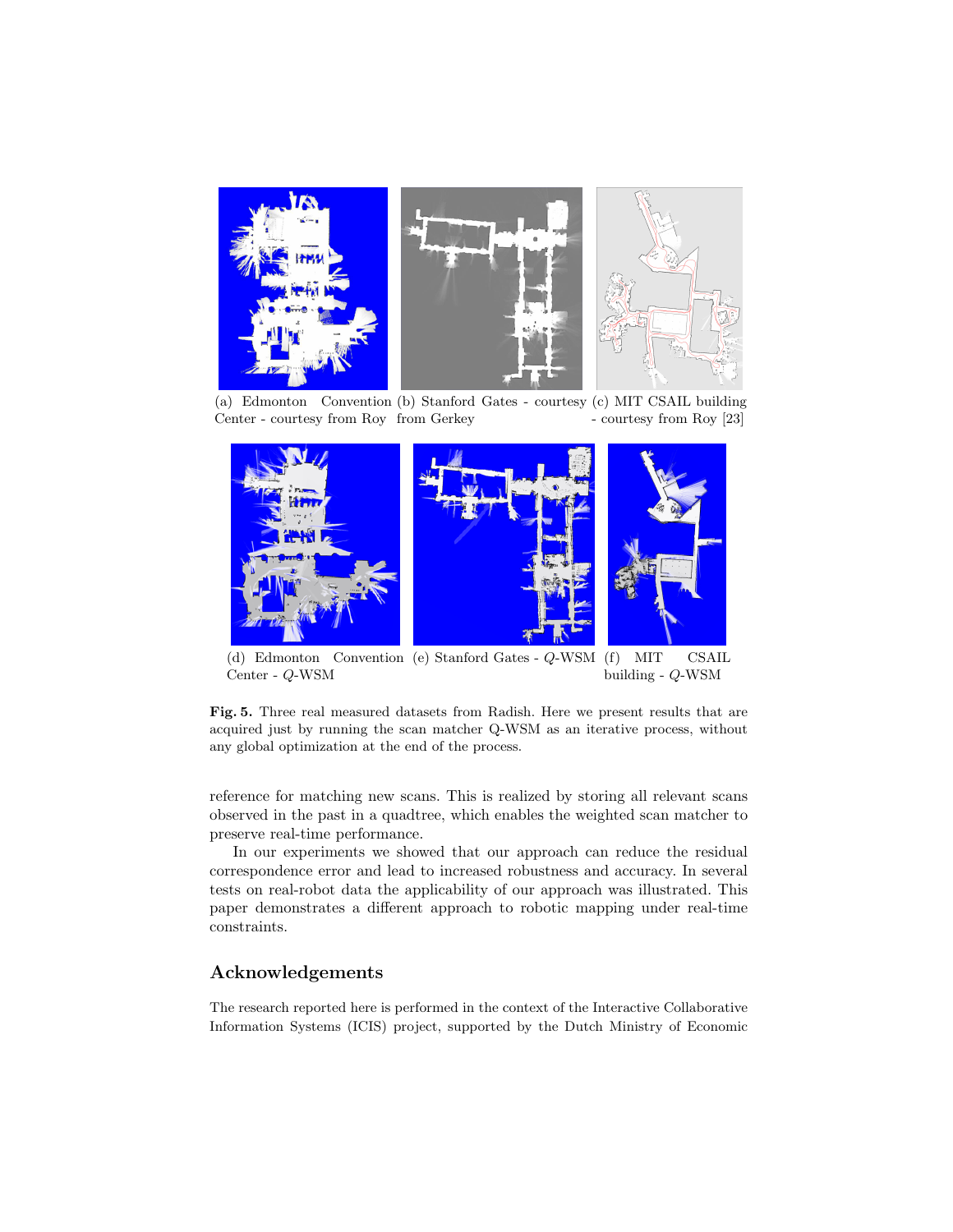Affairs, grant nr: BSIK03024. The authors thank Olaf Booij and Zoran Zivkovic for their useful comments.

#### References

- 1. Montemerlo, M., Thrun, S., Koller, D., Wegbreit, B.: Fastslam: A factored solution to the simultaneous localization and mapping problem. In: Proceedings of the AAAI National Conference on Artificial Intelligence, Edmonton, Canada, AAAI (2002)
- 2. Olson, E., Leonard, J., Teller, S.: Fast Iterative Optimization of Pose Graphs with Poor Initial Estimates. In: Proceedings of the IEEE International Conference on Robotics and Automation. (2006) 2262–2269
- 3. Smith, R.C., Cheeseman, P.: On the representation and estimation of spatial uncertainty. International Journal of Robotics Research 5 (1986) 56–68
- 4. Thrun, S., Liu, Y., Koller, D., Ng, A., Ghahramani, Z., Durrant-Whyte, H.: Simultaneous localization and mapping with sparse extended information filters. International Journal of Robotics Research 23(7-8) (2004)
- 5. Stachniss, C., Hähnel, D., Burgard, W., Grisetti, G.: On actively closing loops in grid-based fastslam. Advanced Robotics 19 (2005) 1059–1080
- 6. Howard, A., Sukhatme, G.S., Matarić, M.J.: Multi-robot mapping using manifold representations. Proceedings of the IEEE - Special Issue on Multi-robot Systems (2006)
- 7. Thrun, S.: Robotic Mapping: A Survey. In Lakemeyer, G., Nebel, B., eds.: Exploring Artificial Intelligence in the New Millenium, Morgan Kaufmann (2002)
- 8. Thrun, S., Burgard, W., Fox, D.: Probabilistic Robotics (Intelligent Robotics and Autonomous Agents). The MIT Press (2005)
- 9. Chen, Y., Medioni, G.: Object modeling by registration of multiple range images. In: Proceedings of IEEE International Conference on Robotics and Automation (ICRA). Volume 3. (1991) 2724–2729
- 10. Nüchter, A., Surmann, H., Hertzberg, J.: Automatic model refinement for 3d reconstruction with mobile robots. In: Proceedings of the 4th IEEE International Conference on Recent Advances in 3D Digital Imaging and Modeling (3DIM '03), IEEE Computer Society Press (2003) 394 – 401
- 11. Bosse, M., Zlot, R.: Map Matching and Data Association for Large-Scale Twodimensional Laser Scan-based SLAM. The International Journal of Robotics Research 27 (2008) 667–691
- 12. Censi, A.: Scan matching in a probabilistic framework. In: Proceedings of the IEEE International Conference on Robotics and Automation (ICRA), Orlando, Florida (2006) 2291–2296
- 13. Pfister, S.T., Kriechbaum, K.L., Roumeliotis, S.I., Burdick, J.W.: Weighted range sensor matching algorithms for mobile robot displacement estimation. In: Proceedings of the IEEE International Conference on Robotics and Automation (ICRA). Volume 2. (2002) 1667– 1674
- 14. Pfingsthorn, M., Slamet, B.A., Visser, A.: A Scalable Hybrid Multi-Robot SLAM Method for Highly Detailed Maps. In: RoboCup 2007: Robot Soccer World Cup XI. Volume 5001 of Lecture Notes in Artificial Intelligence., Berlin Heidelberg, Springer-Verlag (2008) 457–464
- 15. Samet, H.: The quadtree and related hierarchical data structures. ACM Comput. Surv. 16 (1984) 187–260